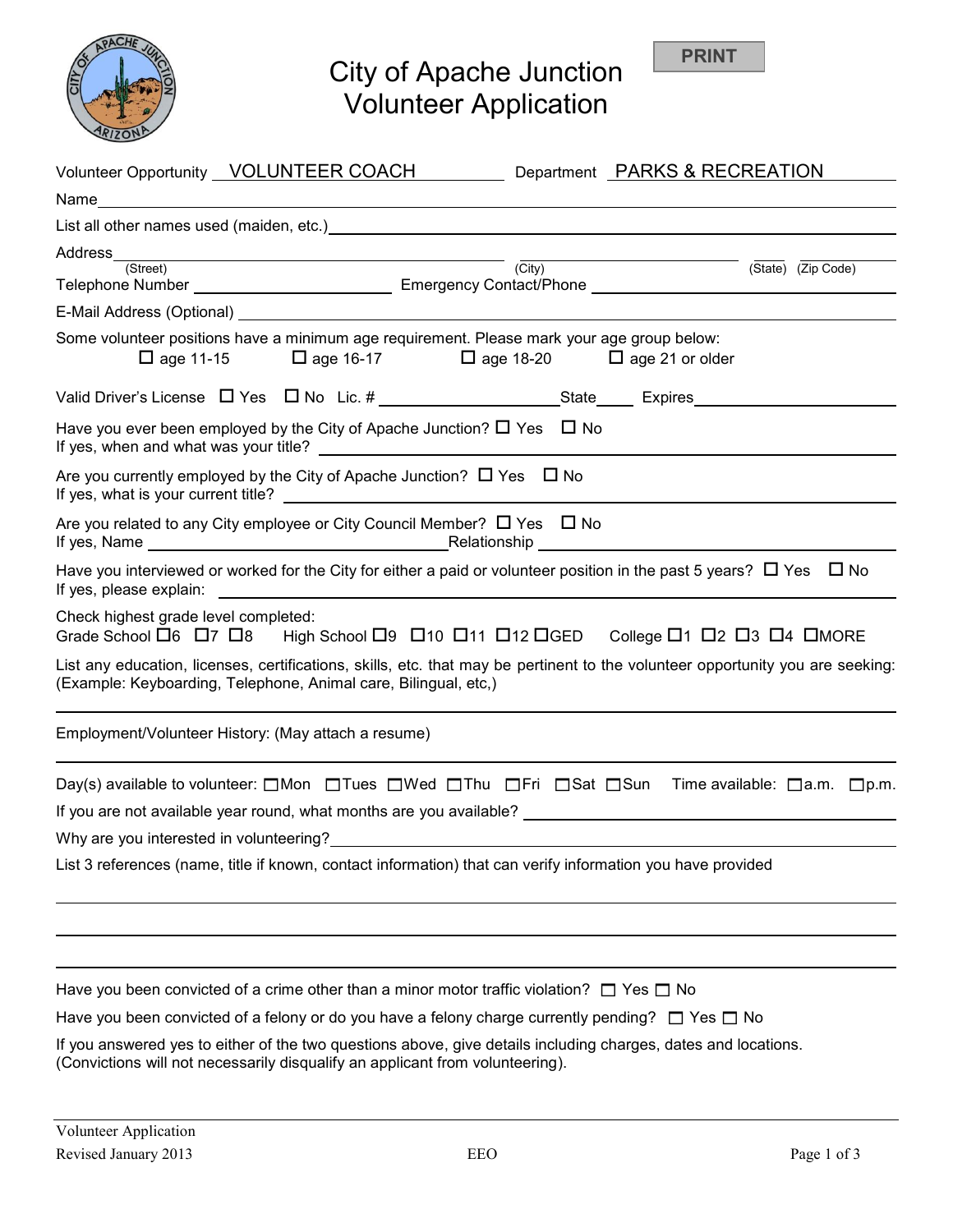### Certification of Applicant

| Initial | I certify that all statements made on all application materials are true and accurate. I understand that false   |
|---------|------------------------------------------------------------------------------------------------------------------|
|         | information (misrepresentation or omission of information) will disqualify me for assignment or cause my         |
|         | subsequent dismissal. I authorize investigation of all statements contained herein. I also authorize the         |
|         | employers and/or references listed to release any and all information concerning my previous employment          |
|         | and/or volunteer assignments and any pertinent information they may have and release all parties from any        |
|         | liability for any damages that may result from furnishing such information.                                      |
| Initial | I consent to having a background history check, which may include fingerprinting. I have attached the            |
|         | authorization to conduct an investigative background check and consent for release of personal information       |
|         | to this application.                                                                                             |
| Initial | If assigned a volunteer position, I agree to report any future convictions, other than minor traffic infractions |
|         | that I receive to the program supervisor.                                                                        |
| Initial | I understand that if I am accepted as a volunteer, I am subject to release at any time.                          |
|         |                                                                                                                  |
| Initial | I understand the City only provides Worker's Compensation insurance for volunteers in Public Safety and          |
|         | will follow the Administrative Procedure regarding any accident, illness or incident.                            |
| Initial | I understand and agree that, if I am accepted by the City of Apache Junction as a volunteer, I have no           |
|         | expectation of privacy in desks, files, lockers, computers, vehicles or other property owned by the City.        |
| Initial | I understand that the Smoke Free Arizona Act passed by voters in November, 2006, through Proposition             |
|         | 201, prohibits smoking in most indoor places including restaurants and bars. The definition of enclosed          |
|         | areas includes a "reasonable distance" from any entrances, windows, and ventilation systems. In keeping          |
|         | with the provisions of the Act, smoking is prohibited in any location except those locations specifically        |
|         | identified through posted signage.                                                                               |
| Initial | I will keep the Department advised of changes in my address and/or phone numbers or status.                      |
|         |                                                                                                                  |
|         |                                                                                                                  |
|         | APPLICATIONS WITHOUT REQUIRED INITIALS AND SIGNATURES WILL BE REJECTED.                                          |
|         |                                                                                                                  |

Applicant Signature Date

 $\overline{a}$ 

 $\overline{\phantom{a}}$ 

 $\overline{\phantom{a}}$ Applicant Printed Name

 $\overline{\phantom{a}}$ Parent/Guardian Signature (if under 18) Date

Parent/Guardian Printed Name **Phone Number** 

Please remit completed volunteer application packet to: ggartner@apachejunctionaz.gov or AJ Multi-Gen Center / 1035 N. Idaho Rd

Name of child(ren) you're coaching: \_\_\_\_\_\_\_\_\_\_\_\_\_\_\_\_\_\_\_\_\_\_\_\_\_\_\_

| Your Shirt Size: |  |
|------------------|--|
|                  |  |

**NOTE: When advised, reasonable accommodation will be made in order for a qualified applicant with a disability to participate in any phase of the volunteer application process. Please call (480) 474- 2617 or TDD (480) 983- 0095 to discuss how your needs may be accommodated** 

Volunteer Application Revised January 2013 **EEO** Page 2 of 3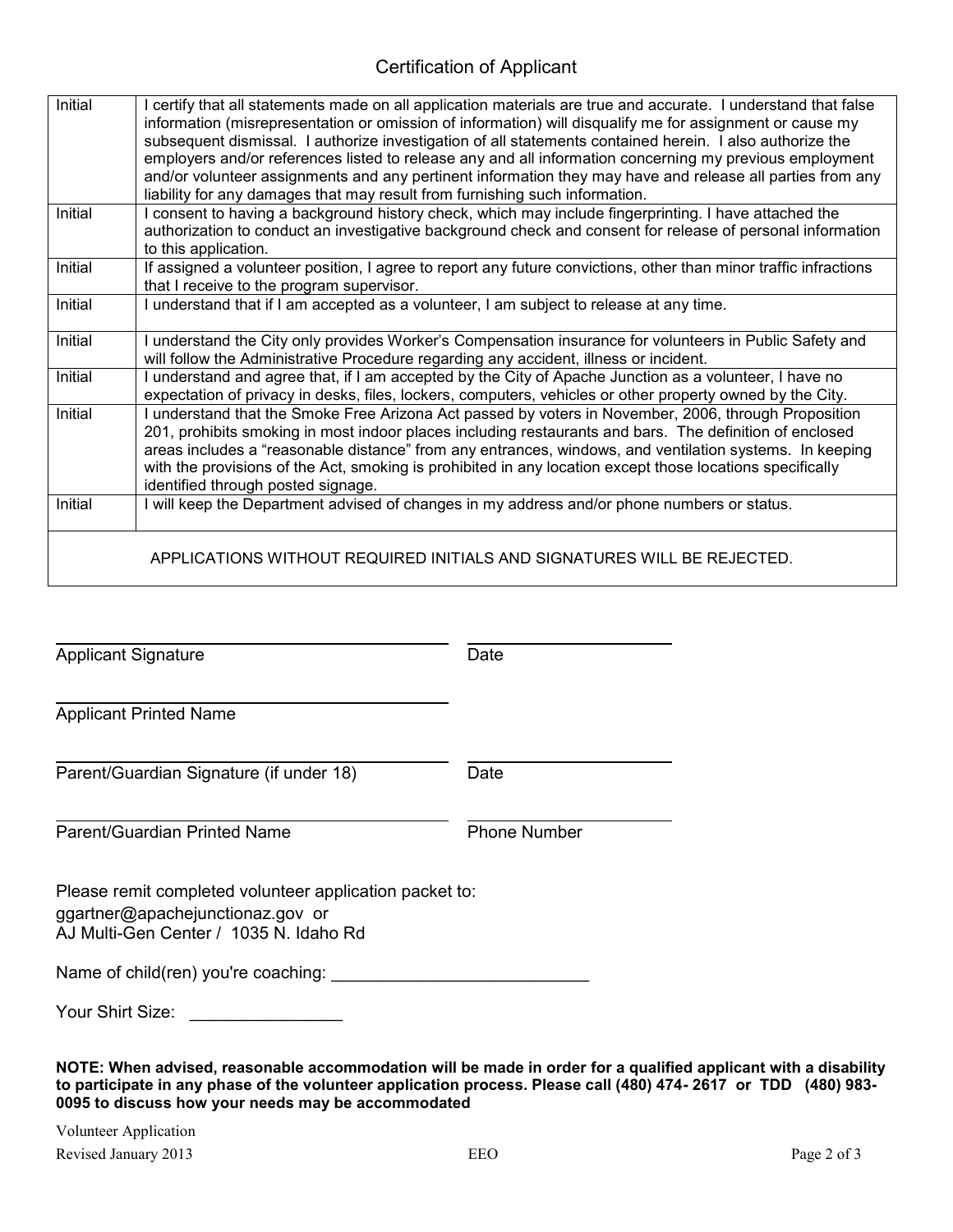

All prospective volunteers shall fill out a volunteer application and submit to the Coordinator in charge of the program area. If approved to volunteer coach with the city you will be assigned a team by the Department. Volunteers are not considered regular employees of the City of Apache Junction. You will perform these services as an independent person, volunteering for the city, and are responsible for the manner and method of providing the services outlined in the league coaches meeting. With this in mind, there are several policies/procedures that volunteers will be asked to follow in order to insure the programs offered by the city are beneficial experiences to our participants and at the same time protect our facilities, equipment, participants, and staff/employees.

#### **CRIMINAL BACKGROUND CHECKS**

In accordance with City Ordinance No. 1345, the City shall require a background check of all volunteer coaches for the purpose of obtaining criminal history record information. References will also be checked. Upon successful background clearance you agree to notify the Department of any future convictions other than minor traffic. Once the background check has been initiated, you may begin volunteering for the city. If your background check is returned unsatisfactorily you will be notified and may be asked to cease your volunteer duties.

#### **FACILITY**

The City will provide a safe and suitable location to accommodate the league as scheduled under the supervision of Parks and Recreation Department staff. Please notify program staff if there is anything unsafe or unsuitable with the facility. Please make sure that you leave the facility in the same or better condition that you found it. Ask spectators to help keep our facilities clean.

Because of the age of league participants and size of the fields/courts the league will allow the following number of coaches on the field/court from each team during games:

4-5 year old leagues: 2 coaches per team (players need extra assistance during games / coaches will officiate) 6-8 year old leagues: 1 coach per team (players need less assistance during games / coach will officiate) 8-11 year old leagues: 0 coach per team (players need little to no assistance during games / officials provided)

#### **ADDING PLAYERS**

A list of all players on your team (Roster) will be given to you at the league coaches meeting. Please do not allow anyone to participate on your team that is not on your team roster. If you need more players please contact the league coordinator. Many times there is a "wait list" of players wanting to participate. All players must be registered in the program through the Parks and Recreation office prior to participation. Your roster will have personal participant information: Name, Age, Sex, Home Phone Number, and Shirt Size. This information is not to made public. It is intended for communication of team/program information.

#### **ACCIDENT/INCIDENT PROCEDURES**

It is important to monitor participants and the facility environment at all times.

If an injury occurs on your team, contact the on-site staff immediately to assess the situation, administer aid and fill out appropriate accident paperwork. Please assist staff in obtaining all pertinent information.

If an incident occurs please immediately notify the staff on-site and then follow the directions of the staff. Staff will fill out an incident report. Please assist staff in obtaining all pertinent information.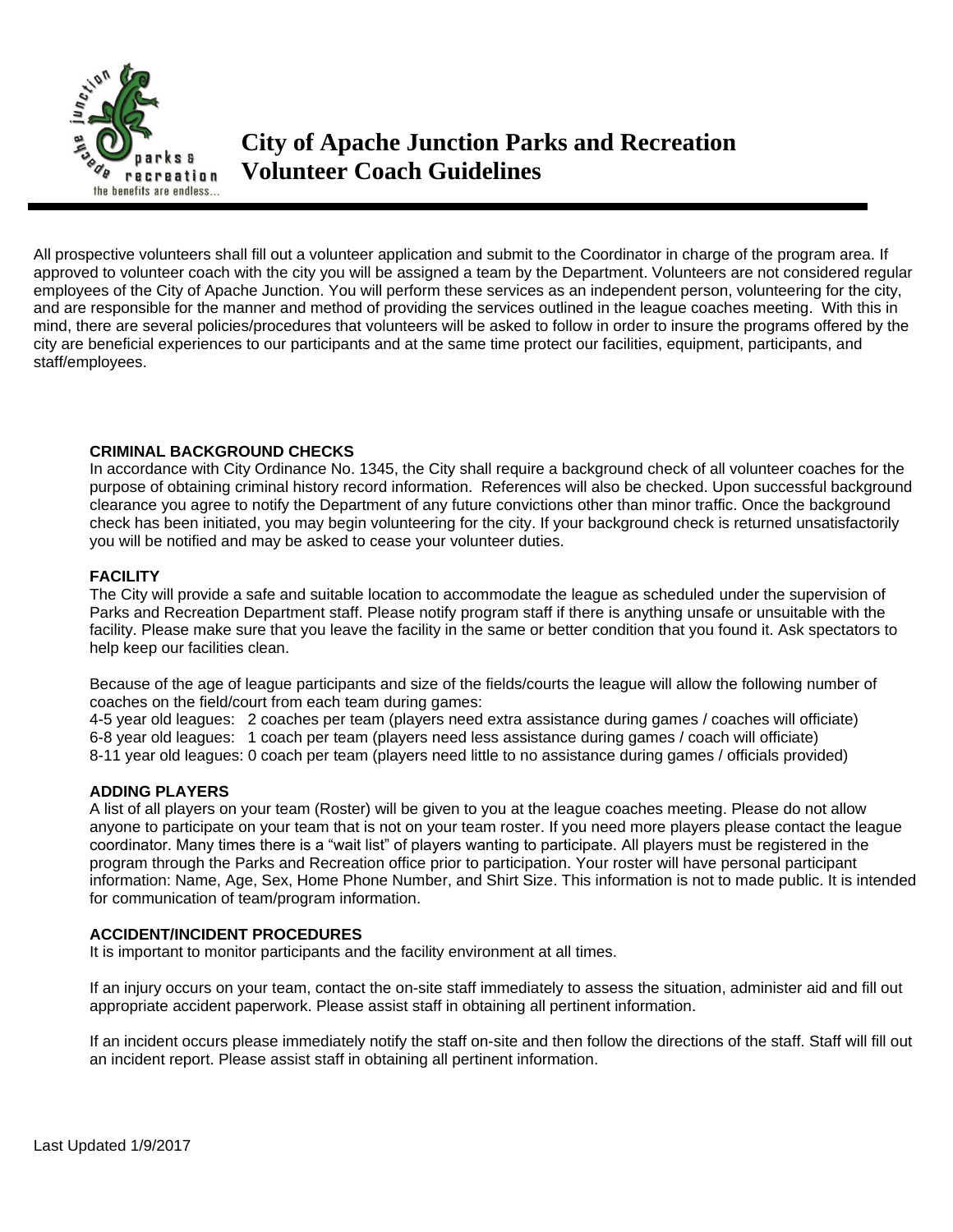#### **PUNCTUALITY**

Start and end practices and games on time. Because most practices/games run back to back, it is vital that you end at or before the scheduled time. As a general rule, the Parks and Recreation Department strives to end evening and weekend activities at a safe and reasonable time for our young participants.

**PERSONS WITH DISABILITIES** - The City of Apache Junction strives to make all of its programs, services, activities, and facilities accessible to, usable by and available to qualified individuals with disabilities, and does not discriminate on the basis of disability. If a participant is in need of special accommodations for one of our programs they may fill out a Request for Modification form prior to the start of the program. We will work cooperatively with all contracted instructors to accommodate individuals with disabilities as reasonably as possible. More information about the City's policies, procedures, and forms can be found at [www.apachejunctionaz.gov/ada.](http://www.ajcity.net/ada)

#### **SURVEYS/AUDITS/EVALUATIONS**

Surveys may be given to you periodically throughout the program. Please ask all participants/parents to completely fill out each section. You will be supplied with an envelope to ensure the surveyor's anonymity. These surveys are an important part of evaluating the quality of service in our programs. Periodic audits may also be conducted on programs to ensure quality and safe services for our community.

Coach's performance will be continually evaluated. There is no guarantee of coaching position availability from season to season. Positions are on an as needed basis.

#### **EXPECTATIONS OF A VOLUNTEER COACH**

The following is a basic list of what the city expects from volunteer coaches.

- I will follow the NYSCA Coaches' Code of Ethics:
	- I will place the emotional and physical well-being of my players ahead of a personal desire to win. [I will insist the parents/spectators do the same]
	- **I** will treat each player as an individual, remembering the large range of emotional and physical development for the same age group.
	- I will do my best to provide a safe playing situation for my players.
	- I will do my best to organize practices that are fun and challenging for all my players.
	- I will lead by example in demonstrating fair play and sportsmanship to all my players.
	- I will provide a sports environment for my team that is free of drugs, tobacco, alcohol, and profanity, and I will refrain from their use at all youth sports events.
	- I will be knowledgeable in the rules of each sport that I coach, and I will teach these rules to my players
	- **I** lwill use those coaching techniques appropriate for each of the skills that I teach.
	- I will remember that I am a youth sports coach, and that the game is for the children and not adults.
	- I will keep it fun and safe for everyone involved.
	- I will play all team members as equally as possible.
	- I will wear the league issued volunteer coach identifier during practices, games, other league events.
	- I will encourage parents/guardians to assist with the team if needed. Note: parent assistants (non-official coach) cannot run a practice/game on their own.
	- I will show respect to all players, spectators, coaches, officials, and staff.
	- I will communicate league information to the players/parents.
	- I will communicate the needs of my team with league staff/coordinator.
	- I will only hold team meetings/practices/games during the times, dates, and locations as listed on the league schedule.
	- I understand I am a representative of the city and shall act in a respectable responsible manner.
	- I will meet with coaches of the opposing team prior to each game to discuss game flow, rules, etc.
	- I understand I may be asked to officiate in the game which my team is playing.
	- As a volunteer coach under A.R.S. 13-3620 I understand I have the legal responsibility to report suspected abuse/neglect of any player on your team. I will inform league coordinator if that is to be done.
	- I understand and will adhere to the philosophy of the league/program.
	- I will follow directions given from officials, staff, and/or coordinator.

Please sign and date below acknowledging that you have read and understand the above policies and procedures.

**Volunteer Name (Print) \_\_\_\_\_\_\_\_\_\_\_\_\_\_\_\_\_\_\_\_\_\_\_\_\_\_\_\_\_\_\_\_\_\_\_ Sport \_\_\_\_\_\_\_\_\_\_\_\_\_\_\_\_\_**

**Volunteer Signature \_\_\_\_\_\_\_\_\_\_\_\_\_\_\_\_\_\_\_\_\_\_\_\_\_\_\_\_\_\_\_\_\_\_\_\_\_\_ Date \_\_\_\_\_\_\_\_\_\_\_\_\_\_\_\_\_**

Last Updated 1/9/2017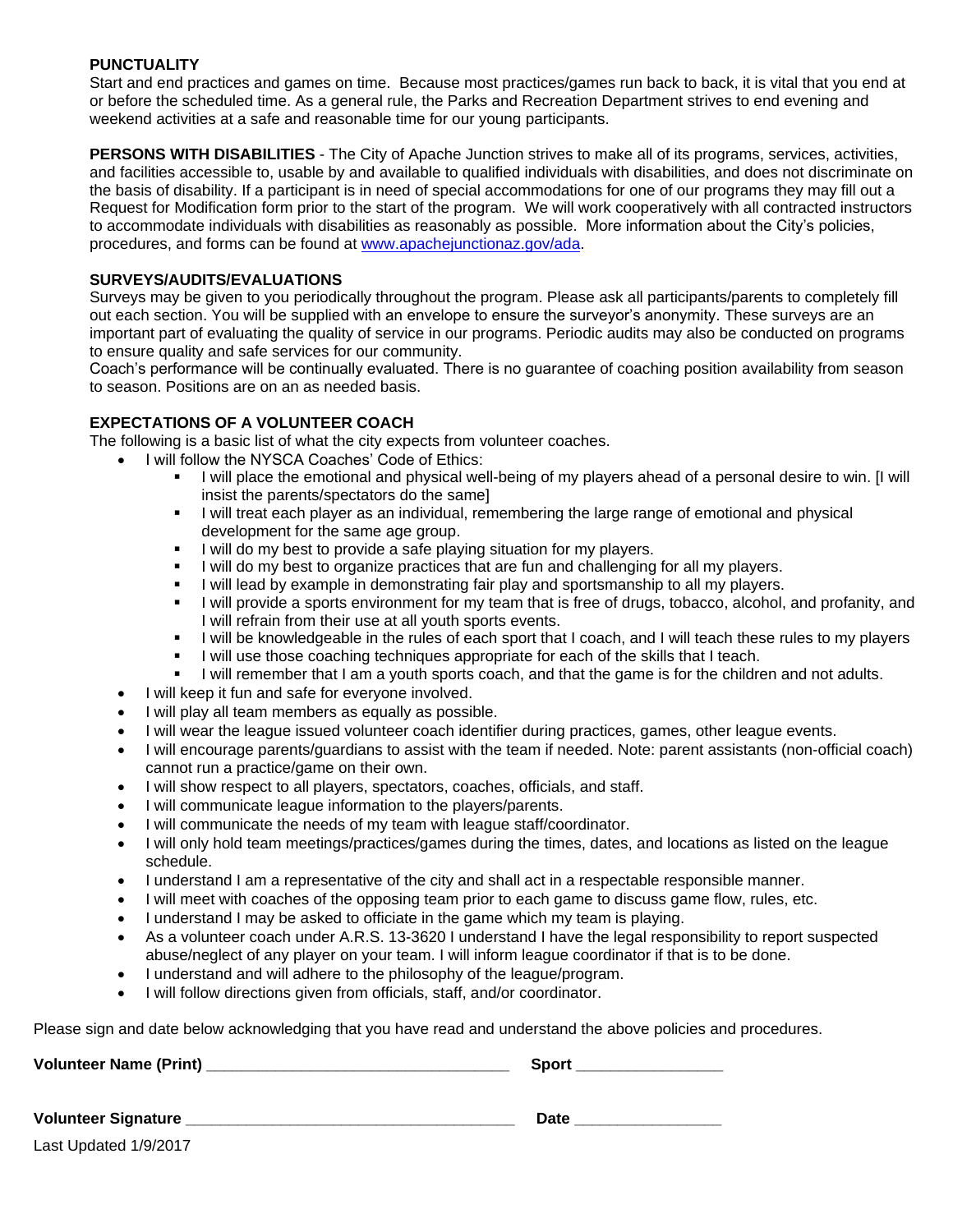

## DISCLOSURE REGARDING BACKGROUND CHECK

The City of Apache Junction, ("the Company") may obtain information about you from a third party consumer reporting agency for employment and/or volunteer positions. Thus, you may be the subject of a "consumer report" which may include information about your character, general reputation, personal characteristics, and/or mode of living. These reports may contain information regarding your criminal history, social security verification, motor vehicle records ("driving records").

You have the right, upon written request made within a reasonable time, to request whether a consumer report has been run about you and to request a copy of your report. These searches will be conducted by **IntelliCorp, 3000 Auburn Drive, Suite 410, Beachwood, Ohio 44122; Tel. No. 1.888.946.8355; www.intellicorp.net.** 

Signature: Date: Date: Date: Date: Date: Date: Date: Date: Date: Date: Date: Date: Date: Date: Date: Date: Date: Date: Date: Date: Date: Date: Date: Date: Date: Date: Date: Date: Date: Date: Date: Date: Date: Date: Date: D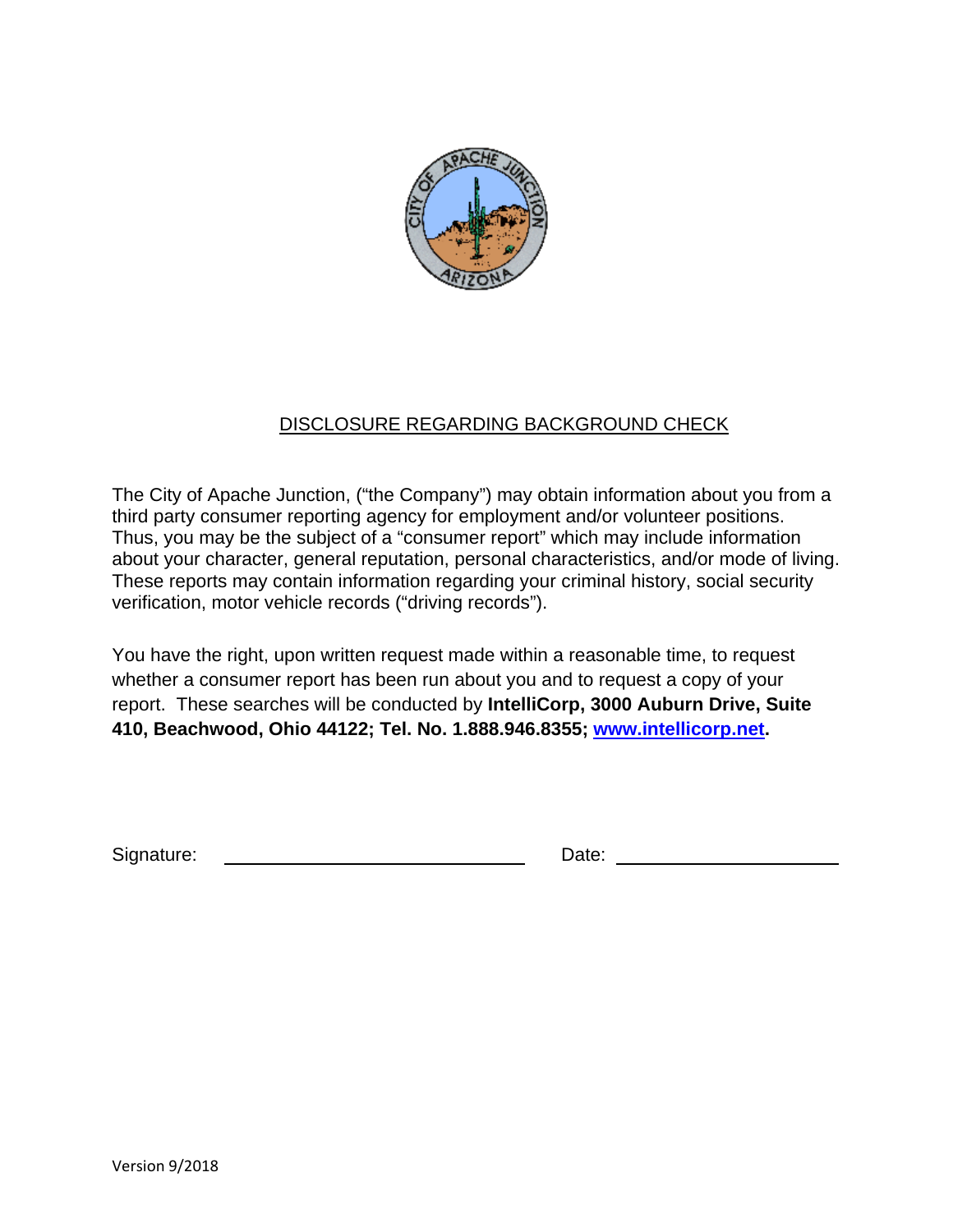

## ACKNOWLEDGMENT AND AUTHORIZATION FOR BACKGROUND CHECK

I acknowledge receipt of the separate stand alone Disclosure and certify that I have read and understand it and this authorization. I hereby authorize the obtaining of "consumer reports" and/or "investigative consumer reports" by the City of Apache Junction at any time after receipt of this authorization and throughout my employment, if applicable. To this end, I hereby authorize, without reservation, any law enforcement agency, administrator, state or federal agency, institution, school or university (public or private), information service bureau, employer, or insurance company to furnish any and all background information requested by **IntelliCorp Records, Inc., 3000 Auburn Drive, Suite 410, Beachwood, Ohio 44122; Tel. No. 1.888.946.8355; www.intellicorp.net**.

I also consent to have any legally required notices sent electronically.

\_\_\_\_\_\_\_\_\_\_\_\_\_\_\_\_\_\_\_\_\_\_\_\_\_\_\_\_\_\_ \_\_\_\_\_\_\_\_\_\_\_\_\_\_\_\_

\_\_\_\_\_\_\_\_\_\_\_\_\_\_\_\_\_\_\_\_\_\_\_\_\_\_\_\_\_\_ \_\_\_\_\_\_\_\_\_\_\_\_\_\_\_\_

Printed Name

Signature Date

Parent or Legal Guardian Signature Date (for searches conducted on minors under the age of 18)

\_\_\_\_\_\_\_\_\_\_\_\_\_\_\_\_\_\_\_\_\_\_\_\_\_\_\_\_\_\_